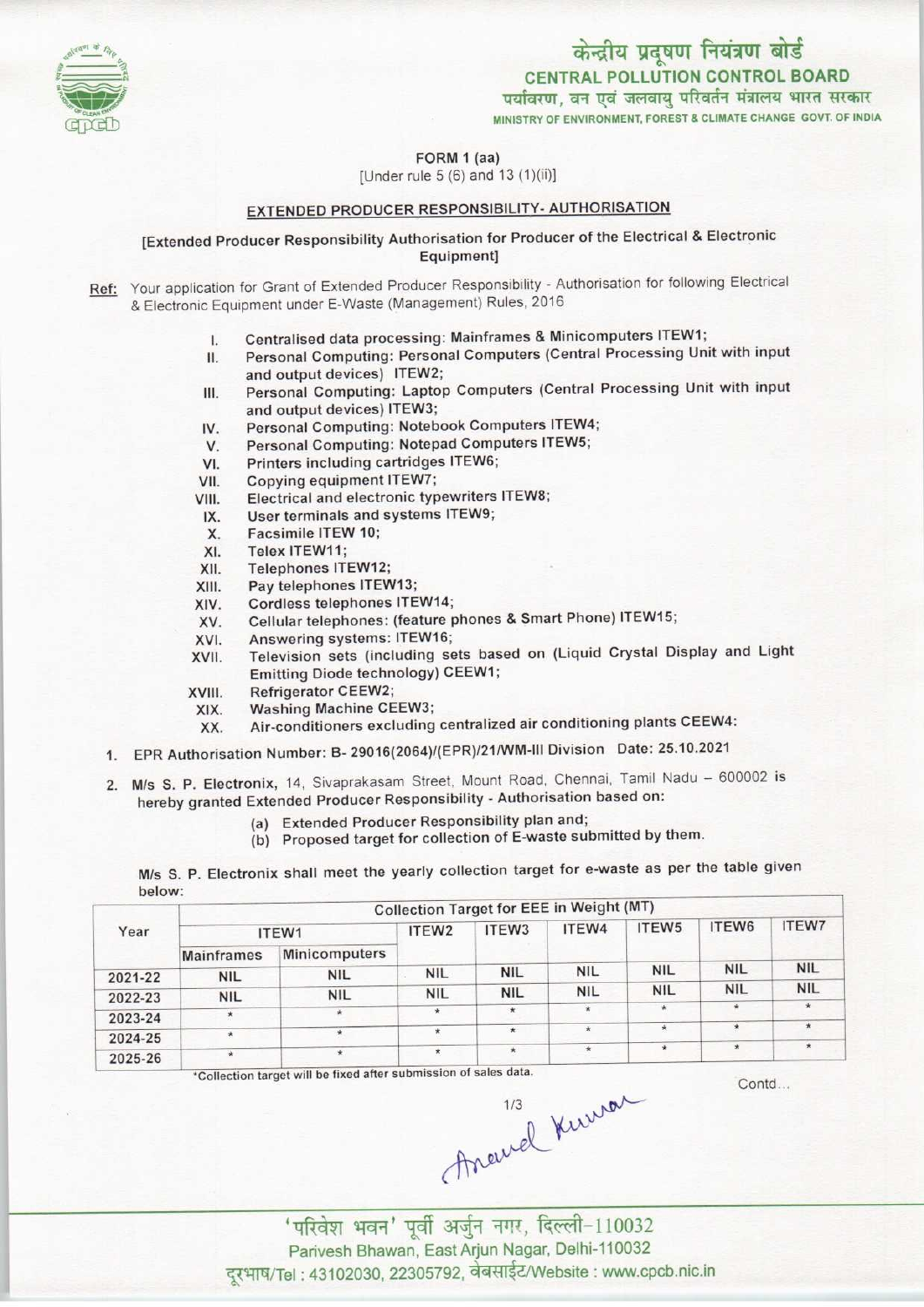

From pre page.....

| Year    | Collection Target for EEE in Weight (MT) |            |            |              |            |            |            |                    |                 |  |  |
|---------|------------------------------------------|------------|------------|--------------|------------|------------|------------|--------------------|-----------------|--|--|
|         | ITEW8                                    | ITEW9      | ITEW10     | ITEW11       | ITEW12     | ITEW13     | ITEW14     | ITEW <sub>15</sub> |                 |  |  |
|         |                                          |            |            |              |            |            |            | Feature<br>Phones  | Smart<br>Phones |  |  |
| 2021-22 | <b>NIL</b>                               | <b>NIL</b> | <b>NIL</b> | <b>NIL</b>   | <b>NIL</b> | <b>NIL</b> | <b>NIL</b> | <b>NIL</b>         | <b>NIL</b>      |  |  |
| 2022-23 | <b>NIL</b>                               | <b>NIL</b> | <b>NIL</b> | <b>NIL</b>   | <b>NIL</b> | <b>NIL</b> | <b>NIL</b> | <b>NIL</b>         | <b>NIL</b>      |  |  |
| 2023-24 | $\star$                                  | $\star$    | $\star$    | $\star$      | $\star$    | $\star$    | $\star$    | $\star$            | $\star$         |  |  |
| 2024-25 | $\star$                                  | $\star$    | $\star$    | $\pmb{\ast}$ | $\star$    | $\star$    | $\star$    | $\star$            | $\star$         |  |  |
| 2025-26 | $\star$                                  | $\star$    | $\star$    | $\ast$       | $\star$    | $\star$    | $\star$    | $\star$            | $\star$         |  |  |

\*Collection target will be fixed after submission of sales data.

| Year    |            |            | <b>Collection Target for EEE in Weight (MT)</b> |                   |            |
|---------|------------|------------|-------------------------------------------------|-------------------|------------|
|         | ITEW16     | CEEW1      | CEEW <sub>2</sub>                               | CEEW <sub>3</sub> | CEEW4      |
| 2021-22 | <b>NIL</b> | <b>NIL</b> | <b>NIL</b>                                      | <b>NIL</b>        | <b>NIL</b> |
| 2022-23 | <b>NIL</b> | <b>NIL</b> | <b>NIL</b>                                      | <b>NIL</b>        | <b>NIL</b> |
| 2023-24 | $\star$    |            | <b>W</b>                                        | $\star$           |            |
| 2024-25 | 米          |            |                                                 | $\star$           | $\star$    |
| 2025-26 |            | $\star$    |                                                 | $\star$           |            |

'Collection target will be fixed aftersubmission of sales data.

## 3. The Authorisation shall be valid for a period of five (5) years from date of issue with following conditions'.

- i. You shall strictly follow the approved Extended Producer Responsibility plan, a copy of which is enclosed herewith as Enclosure-I;
- ii. You shall ensure that collection mechanism or collection Centres are set up or designated as per the details given in the Extended Producer Responsibility plan and that shall be completed before the proposed dates if any in the EPR Plan (list of collection Centres and the toll free numbers for reverse logistics enclosed);
- iii. You shall ensure that all the collected e-waste is channelized to recycler/dismantler M/s E-waste Recycler India, Shed No 15 Roz ka Meo Industrial area Nuh and records shall be maintained at recycler/dismantler and your end;
- iv. You shall maintain records, in Form-2 of these Rules, of e-waste and make such records available for scrutiny by Central Pollution Control Board;
- v. You shall file annual returns in Form-3 to the Central Pollution Control Board on or before 30th day of June following the financial year to which that returns relates.
- vi. General Terms & Conditions of the Authorisation:
	- General Terms & Conditions of the Authorisation:<br>a. The authorisation shall comply with provisions of the Environment (Protection) Act, 1986 and the E-waste (Management) Rules,2016 made there under; a. The authorisation shall comply with provisions of the Environment (Protection) Act, 1966<br>and the E-waste (Management) Rules, 2016 made there under;<br>b. The authorisation or its renewal shall be produced for inspection at
	- authorised by the Central Pollution Control Board;
- c.Any change in the approved Extended Producer Responsibility plan should be informed to Central Pollution Control Board within 15 days on which decision shall be communicated by betails given in the Extended Producer Responsibility plan and<br>etails given in the Extended Producer Responsibility plan and<br>the that pollution Control Control Control Control<br>cler India, Shed No 15 Roz ka Meo Industrial a ent (Protection) Act, 1986<br>at the request of an officer<br>lan should be informed to<br>shall be communicated by<br>Contd...

Around Knowar